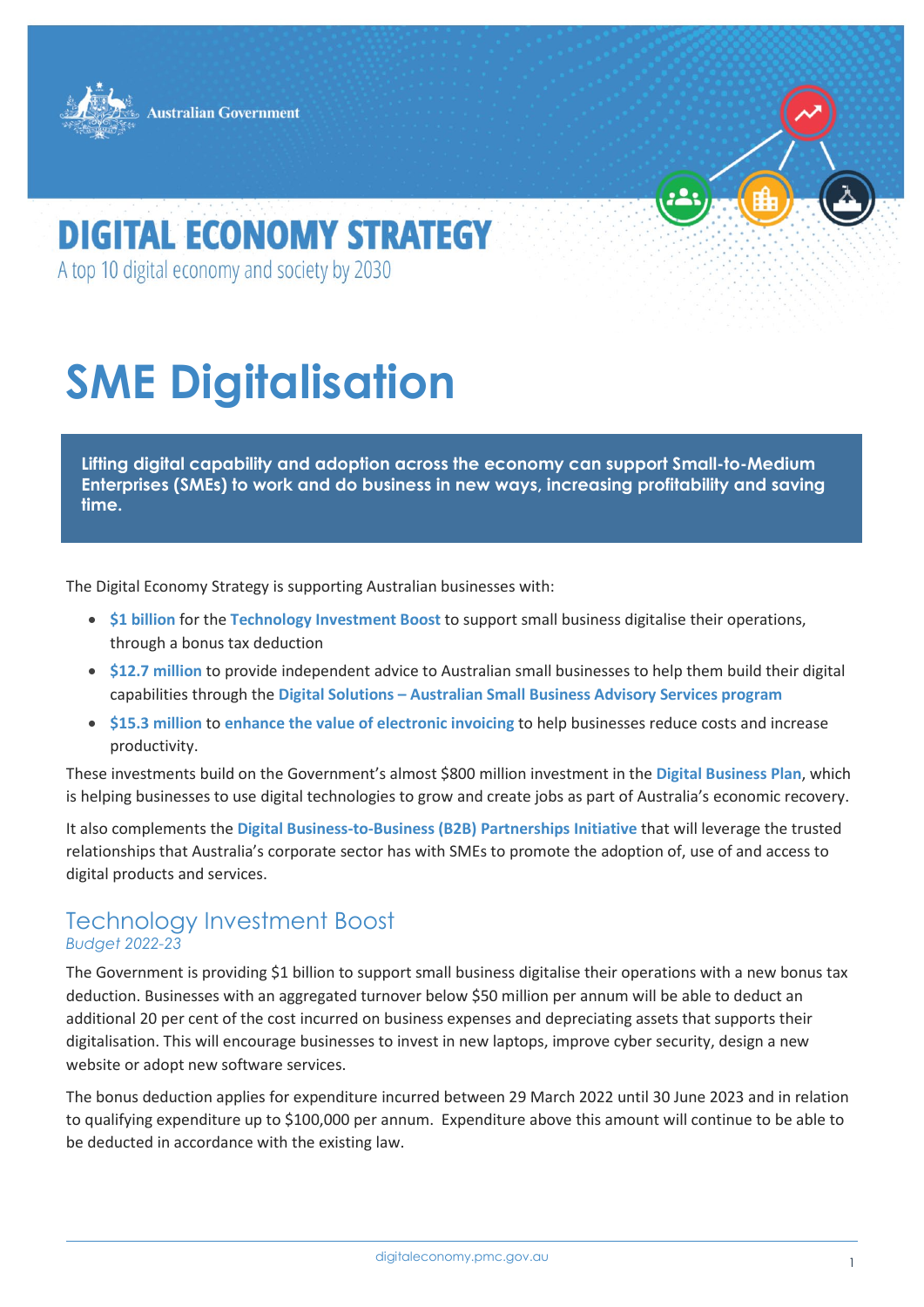This additional incentive for small businesses to invest in digital technology is complemented by the Government's \$550 million skills and training boost. This measure will encourage small businesses to invest in the skills of their employees or train new ones, including in the use of new digital technologies adopted by the business.

### **Supporting Small Businesses to Digitalise**

Rock N Roll is a small business company specialising in the sale of music memorabilia from the 50s and 60s. Though having operated through a physical store since its establishment in the early 2000s, throughout the pandemic Rock N Roll came to rely more and more on online sales. Keen to enlarge its online presence and expand into new markets, Rock N Roll purchases new computer hardware, revamps its website and invests in a new digital marketing strategy, at a total cost of \$30,000. Under the Government's Technology Investment Boost, Rock N Roll can claim an additional \$6,000 in deductions – for a small business like Rock N Roll, that's an additional \$1500 to invest elsewhere.

Illustrative Example

## Expanding and Enhancing the Digital Solutions program *Budget 2021-22*

While small businesses are increasingly digitally capable, many Australian small businesses can benefit from the economic and productivity advantages that digital tools offer. The Government invested \$12.7 in the 2021-22 Budget to provide 17,000 small businesses with access to low cost, high quality advice on a range of effective digital solutions.

This will enable more small-businesses to digitally transition to operating in a digital economy, which will directly benefit business operations, lift their long-term productivity and help them protect against cyber security threats. Interested small businesses should reach out to their local Digital Solutions provider at business.gov.au/digitalsolutions or by calling 13 28 46.

The Digital Solutions program will also undertake a pilot to test the demand for services in the not-for-profit sector. This will target 200 not-for-profit organisations that are commercial in nature, including Indigenous organisations to help them deliver services more effectively and better support communities in need.

## **Towards 2030: Going digital**

Sip N Taste operates gourmet food and wine tours in Tasmania. When lockdowns and public restrictions came into place during COVID-19, they had to reimagine their business. They signed up to the Digital Solutions program and took part in social media and small business software workshops where they learnt about digital marketing, video conferencing and the benefits of adopting e-commerce software to enable online bookings. By implementing these digital tools, Sip N Taste was able to promote their business on social media platforms and run virtual tours.

This allowed Sip N Taste to continue operating by pairing online tours with delivery of tasting samples to consumers and expanding its customer base beyond the normal face-to-face expectations for the industry. Sip N Taste has increased revenue through online subscribers from all over the world and is bringing alive Tasmanian food and wine produce in new and innovative ways.

Illustrative Example